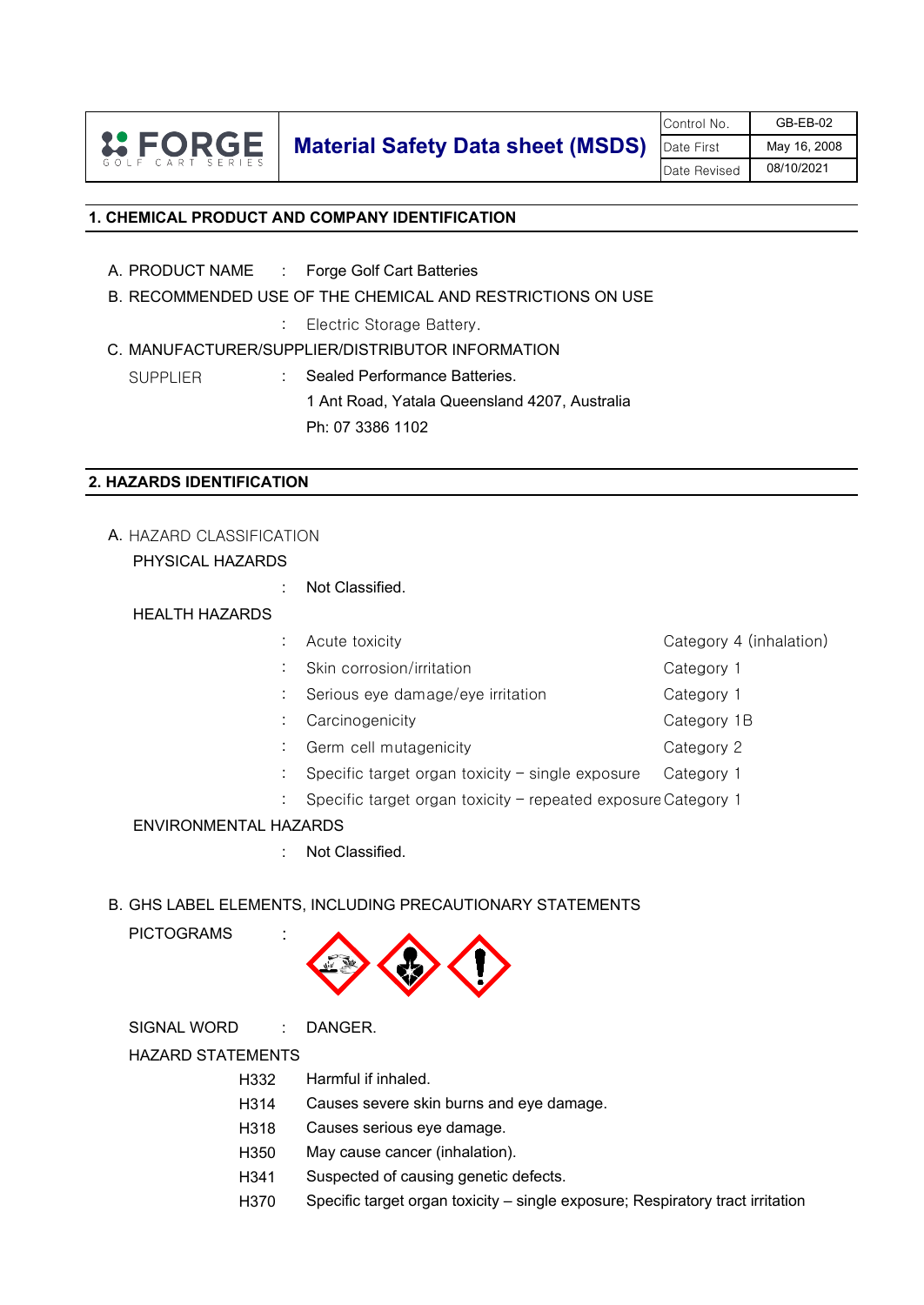

H372 Causes damage to organs (Hematopoietic system, kidney, central nervous system, peripheral nervous system, cardiovascular system, immune system, respiratory).

#### PRECAUTIONARY STATEMENTS : :

#### [Prevention]

| P261                    | Avoid breathing dust/fume/gas/mist/vapours/spray.                                                                                   |
|-------------------------|-------------------------------------------------------------------------------------------------------------------------------------|
| P271                    | Use only outdoors or in a wellventilated area.                                                                                      |
| P260                    | Do not breathe dust/fume/gas/mist/vapours/spray.                                                                                    |
| P <sub>264</sub>        | Wash hands thoroughly after handling.                                                                                               |
| P280                    | Wear protective gloves/protective clothing/eye protection/face protection.                                                          |
| P <sub>201</sub>        | Obtain special instructions before use.                                                                                             |
| P202                    | Do not handle until all safety precautions have been read and understood.                                                           |
| P281                    | Use personal protective equipment as required.                                                                                      |
| P270                    | Do not eat, drink or smoke when using this product.                                                                                 |
| [Response]              |                                                                                                                                     |
| $P304 + P340$           | IF INHALED: Remove victim to fresh air and keep at rest in a position<br>comfortable for breathing.                                 |
| P312                    | Call a POISON CENTER or doctor/physician if you feel unwell.                                                                        |
| P301+P330+P331          | IF SWALLOWED: rinse mouth. Do NOT induce vomiting.                                                                                  |
| P303 + P361 + P353      | IF ON SKIN (or hair): Remove/Take off immediately all contaminated clothing.<br>Rinse skin with water/shower.                       |
| P363                    | Wash contaminated clothing before reuse.                                                                                            |
| P310                    | Immediately call a POISON CENTER or doctor/physician.                                                                               |
| P321                    | Specific treatment (see  on this label).                                                                                            |
| P305 + P351 + P338      | IF IN EYES: Rinse cautiously with water for several minutes. Remove contact<br>lenses, if present and easy to do. Continue rinsing. |
| $P308 + P313$           | IF exposed or concerned: Get medical advice/attention.                                                                              |
| P307+P311               | IF exposed: Call a POISON CENTER or doctor/physician.                                                                               |
| P314                    | Get medical advice/attention if you feel unwell.                                                                                    |
| [Storage]               |                                                                                                                                     |
| P405                    | Store locked up.                                                                                                                    |
| [Disposal]              |                                                                                                                                     |
| P501                    | Dispose of contents/container in accordance with local/regional/national<br>regulations.                                            |
|                         | OTHER HAZARDS WHICH DO NOT RESULT IN CLASSIFICATION (e.g. Dust explosion hazards)                                                   |
| <b>NFPA/HMIS Rating</b> |                                                                                                                                     |
|                         | Health=3, Flammability=0, Instability=1                                                                                             |

C.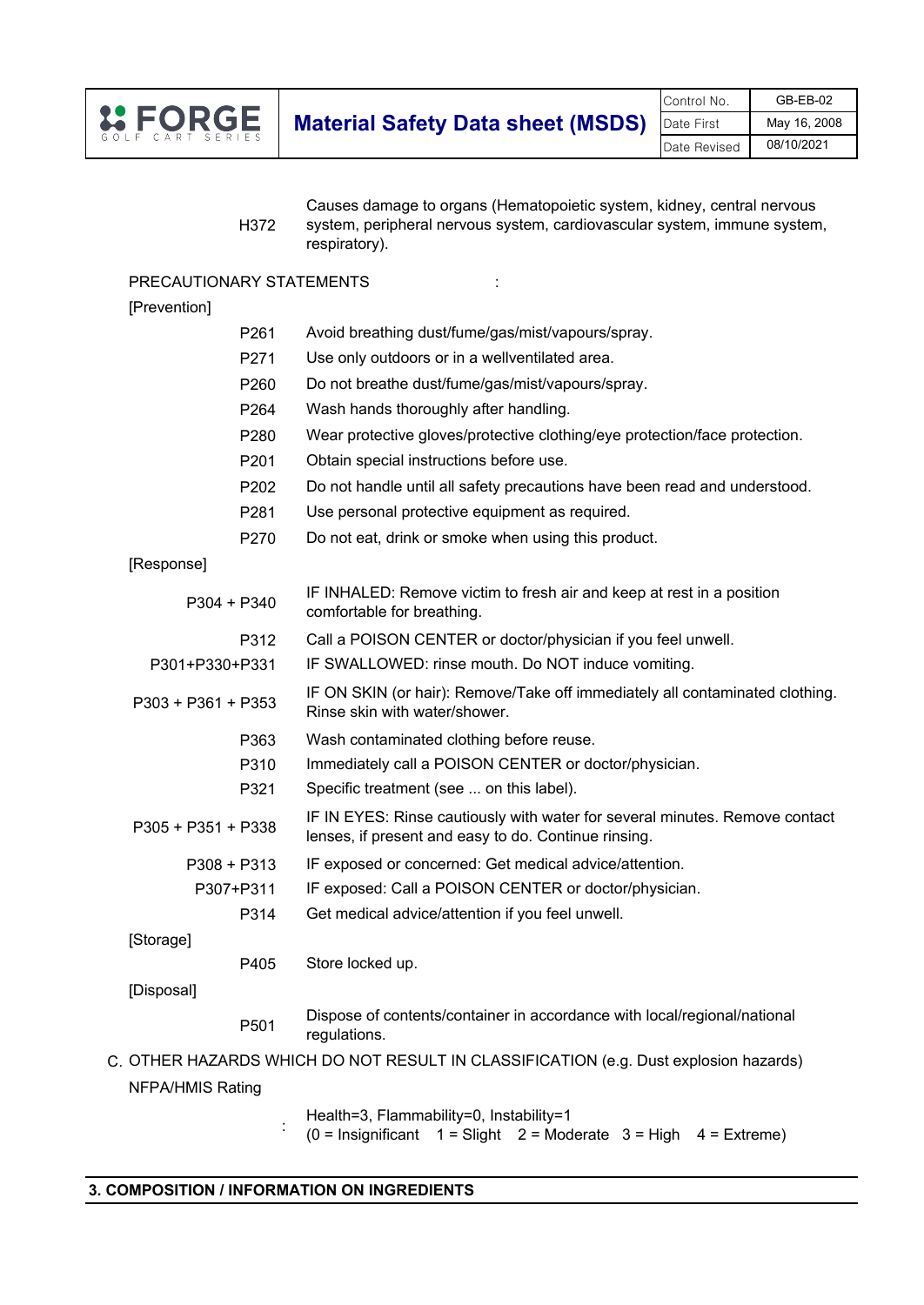

| Chemical name / Synonym        | CAS No. or ID | Content (%) |
|--------------------------------|---------------|-------------|
| Lead                           | 7439-92-1     | $66 - 68$   |
| Antimony                       | 7440-36-0     | $0.5 - 1.5$ |
| Sulfuric acid / Oil of vitriol | 7664-93-9     | $20 - 23$   |
| Polypropylene / PP Resin       | 9003-07-0     | $7 - 10$    |
| Separator                      | Not available | $2 - 3$     |

\* European Inventory of Existing Commercial Chemical Substances (EINECS).

#### **4. FIRST AID MEASURES**

| A. EYE CONTACT         |   | If a battery ruptures, do not rub or scratch exposed eye. Immediately flush eyes<br>with running water for at least 15 minutes, keeping eyelids open. Cold water<br>may be used. GET MEDICAL ATTENTION IMMEDIATELY.                                                                                                                                                               |
|------------------------|---|-----------------------------------------------------------------------------------------------------------------------------------------------------------------------------------------------------------------------------------------------------------------------------------------------------------------------------------------------------------------------------------|
| <b>B. SKIN CONTACT</b> |   | If a battery ruptures, do not rub or scratch exposed skin. If liquid get on the skin,<br>immediately flush the contaminated skin with water for at least 15 minutes. If<br>liquid penetrate through the clothing, immediately remove the clothing and<br>shoes under a safety shower and continue to wash the skin for at least 15<br>minutes. GET MEDICAL ATTENTION IMMEDIATELY. |
| C. INHALATION          |   | If a battery ruptures, move to fresh air in case of accidental inhalation of mist. If<br>breathing has stopped, perform artificial respiration. If breathing is difficult, give<br>oxygen. GET MEDICAL ATTENTION AS SOON AS POSSIBLE.                                                                                                                                             |
| D. INGESTION           |   | If solutions of a battery chemicals have been swallowed and the person is<br>conscious, give one glass of water. Vomiting may occur spontaneously, but Do<br>NOT induce vomiting. Never give anything by mouth to an unconscious person.<br>GET MEDICAL ATTENTION IMMEDIATELY.                                                                                                    |
|                        |   | E. MOST IMPORTANT SYMPTOMS/EFFECTS, ACUTE OR DELAYED                                                                                                                                                                                                                                                                                                                              |
| <b>EYES</b>            |   | Not a likely route of exposure. If a battery ruptures, direct contact with the liquid<br>or exposure to vapors or mists may cause tearing, redness, swelling, corneal<br>damage and irreversible eye damage. Splashes in the eyes will cause severe<br>burns.                                                                                                                     |
| <b>SKIN</b>            |   | Not a likely route of exposure. Direct contact with internal components of a<br>battery can be severely irritating to the skin and may result in redness, swelling,<br>burns and severe skin damage. Skin contact may aggravate an existing<br>dermatitis condition.                                                                                                              |
| <b>INHALATION</b>      | ÷ | Not a likely route of exposure. If a battery ruptures, may be harmful or fatal if<br>inhaled in a confined area. May cause severe irritation and burns of the nose,<br>throat and respiratory tract.                                                                                                                                                                              |
| <b>INGESTION</b>       |   | Not a likely route of exposure. Causes serious burns of the mouth or perforation<br>of the esophagus or stomach. May be fatal if swallowed.                                                                                                                                                                                                                                       |

\* Lead may causes toxic to blood, kidneys, central nervous system (CNS). Repeated or prolonged exposure to lead can produce target organs damage.

F. INDICATION OF IMMEDIATE MEDICAL ATTENTION AND NOTES FOR PHYSICIAN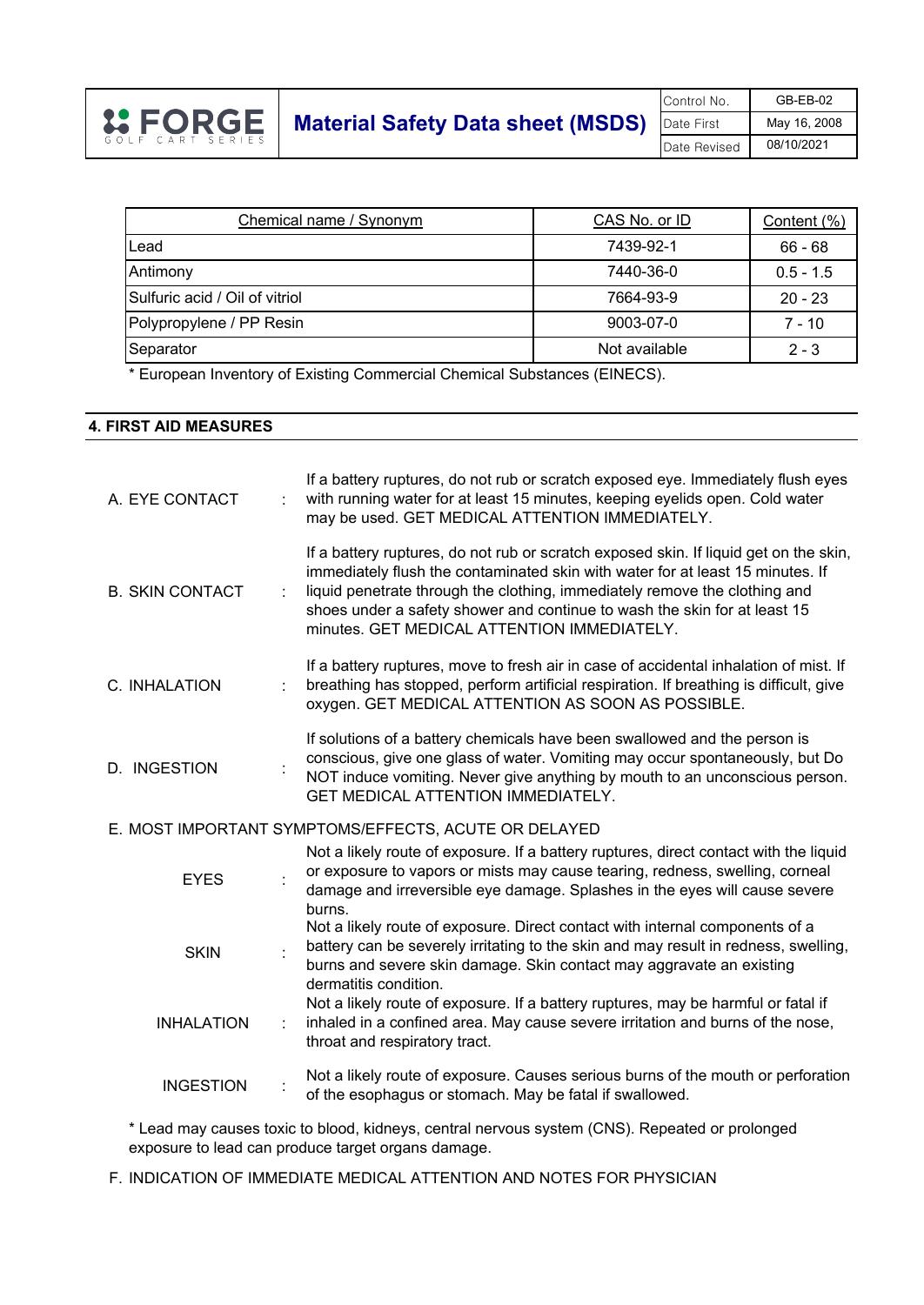

Based on the individual reactions of the patient, the physician's judgement should be used to control symptoms and clinical condition.

### **5. FIRE FIGHTING MEASURES**

A. SUITABLE (AND UNSUITABLE) EXTINGUISHING MEDIA

:

:

:

- Use extinguishing media appropriate for surrounding fire.
- If a battery ruptures, use dry chemical, soda ash, lime, sand or carbon dioxide.
- B. SPECIFIC HAZARDS ARISING FROM THE CHEMICAL
	- : Lead, lead compounds and sulfuric acid fume may be released during a fire involving the product.
- C. SPECIAL PROTECTIVE EQUIPMENT AND PRECAUTIONS FOR FIRE FIGHTERS
	- Wear self-contained breathing apparatus (SCBA) and full fire-fighting protective clothing.
- D. FIRE AND EXPLOSION HAZARD

Not flammable.

: Battery may rupture due to pressure buildup when exposed to excessive heat and may be result in the release of corrosive materials.

#### **6. ACCIDENTAL RELEASE MEASURES**

#### A. NECESSARY MEASURES AND PROTECTIVE GEAR TO PROTECT HUMANS

- If a battery ruptures, avoid contact with skin, eyes and clothing. Do not touch spilled material. Use personal protective equipment recommended in Section 8 (Exposure Controls/Personal Protection).
- B. NECESSARY MEASURES TO PROTECT ENVIRONMENT

:

:

- Notify authorities and appropriate federal, state, and local agencies. Prevent the product from spreading into the environment. Avoid direct discharge into drains.
- C. METHODS AND MATERIALS FOR CONTAINMENT AND CLEANING UP
	- SMALL SPILLS: Collect all released material in a plastic lined metal container. If necessary neutralize the residue with a dilute solution of sodium carbonate. Wash affected area.
	- LARGE SPILLS: Contain liquid using absorbent material, by digging trenches or
	- : by building a dike. Absorb with dry earth, sand or other non-combustible material. Neutralize the residue with a dilute solution of sodium carbonate. Dispose of all contaminated materials in accordance with current local regulations.

#### **7. HANDLING AND STORAGE**

- A. PRECAUTIONS FOR SAFE HANDLING
	- : Protect from physical damage.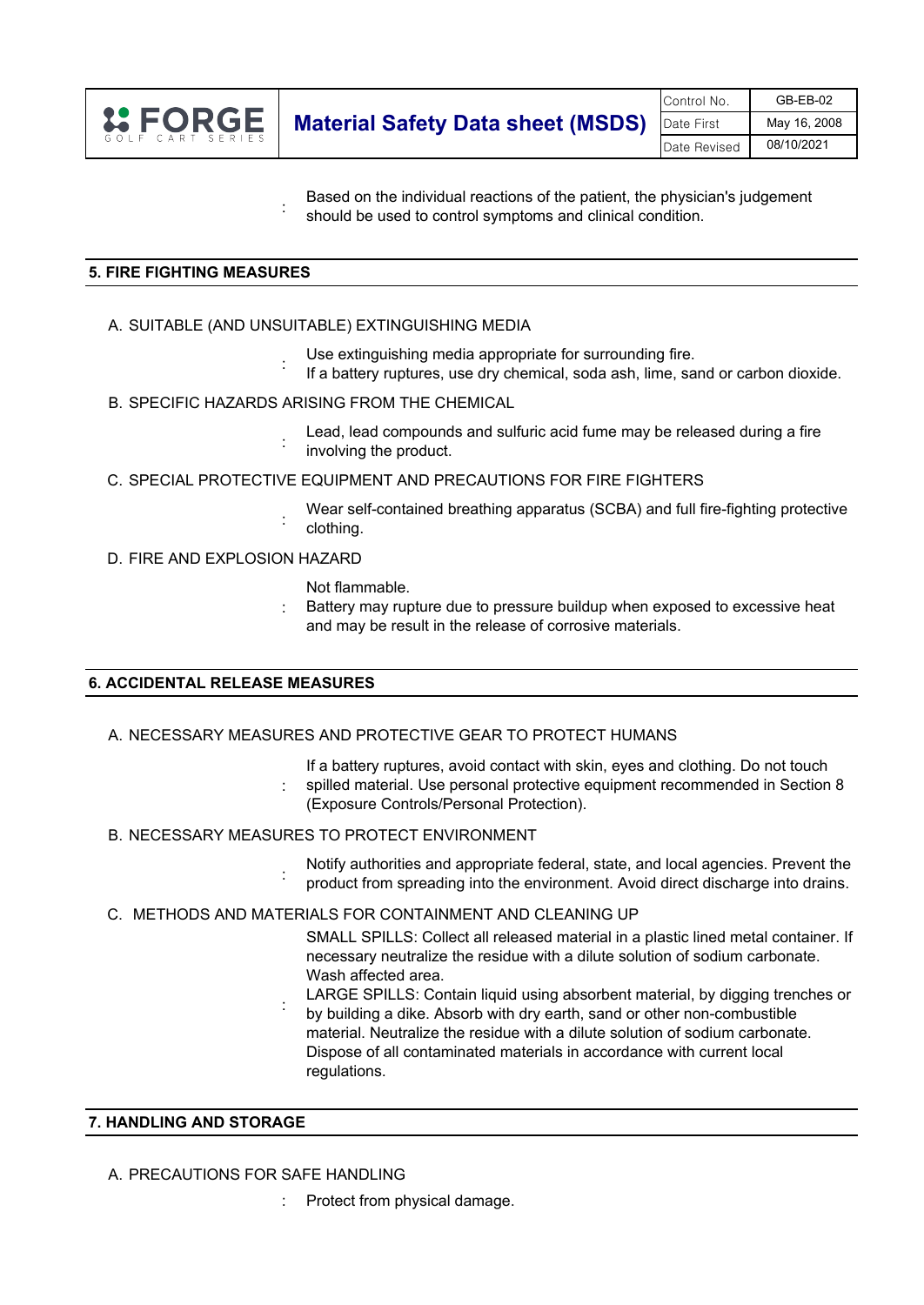|                  | Control No.                              | $GB-EB-02$   |              |
|------------------|------------------------------------------|--------------|--------------|
| <b>L: FORGE</b>  | <b>Material Safety Data sheet (MSDS)</b> | Date First   | May 16, 2008 |
| GOLF CART SERIES |                                          | Date Revised | 08/10/2021   |

# B. CONDITIONS FOR SAFE STORAGE (INCLUDING ANY INCOMPATIBILITIES)

: Avoid contact with eyes. Store in a cool, dry, ventilated area away from sources of heat, moisture, incompatibilities, and direct sunlight. Have emergency equipment (for fires, spills, leaks, etc.) readily available.

#### **8. EXPOSURE CONTROLS/PERSONAL PROTECTION**

- A. OCCUPATIONAL EXPOSURE LIMIT(S), BIOLOGICAL EXPOSURE STANDARD
	- OSHA-PEL ACGIH-TLV TWA 0.05 mg/m3 (Lead), TWA 0.2 mg/m3 (Sulfuric acid) TWA 0.5 mg/m3(Antimony) 0.05 mg/m3 (Lead), 1 mg/m3 (Sulfuric acid), 0.5 mg/m3 (Antimony)
- B. APPROPRIATE ENGINEERING CONTROLS
	- : Use local exhaust ventilation if necessary to control airborne mist and vapor.
- C. INDIVIDUAL PROTECTION MEASURES

| Respiratory protection: | If significant mists or aerosols are generated an approved respirator is<br>recommended. If respiratory protection is required, institute a complete<br>respiratory protection program including selection, fit testing, training,<br>maintenance and inspection. |
|-------------------------|-------------------------------------------------------------------------------------------------------------------------------------------------------------------------------------------------------------------------------------------------------------------|
| Eye protection          | Wear safety glasses with side shields (or goggles).                                                                                                                                                                                                               |
| Hand protection         | Wear chemical resistant gloves. Gloves should be replaced immediately if signs<br>of degradation are observed.                                                                                                                                                    |
| Body protection         | Use good work and personal hygiene practices to avoid exposure. Consider the<br>provision in the work area of a safety shower and eyewash. Always wash<br>thoroughly after handling chemicals.                                                                    |

## **9. PHYSICAL AND CHEMICAL PROPERTIES**

| A. APPEARANCE (PHYSICAL STATE, COLOUR etc.) :   |                            |                            | Off-white cloudy liquid with solid object. |
|-------------------------------------------------|----------------------------|----------------------------|--------------------------------------------|
| B. Odour<br>÷.                                  | Characteristics.           |                            |                                            |
| C. ODOR THRESHOLD: Not available.               |                            |                            |                                            |
| D. pH                                           | : $pH < 1$ (Sulfuric acid) |                            |                                            |
| E. MELTING POINT/FREEZING POINT                 |                            | t.                         | Not available.                             |
| F. INITIAL BOILING POINT AND BOILING RANGE      |                            | $\mathcal{L}^{\text{max}}$ | Not available.                             |
| G. FLASH POINT : Non-flammable.                 |                            |                            |                                            |
| <b>H. EVAPORATION RATE</b>                      |                            | t.                         | Not available.                             |
| I. FLAMMABILITY (SOLID, GAS)                    |                            |                            | Not applicable.                            |
| J. UPPER/LOWER FLAMMABILITY OR EXPLOSIVE LIMITS |                            |                            |                                            |
|                                                 | Non-flammable.             |                            |                                            |
| K. VAPOR PRESSURE : Not available.              |                            |                            |                                            |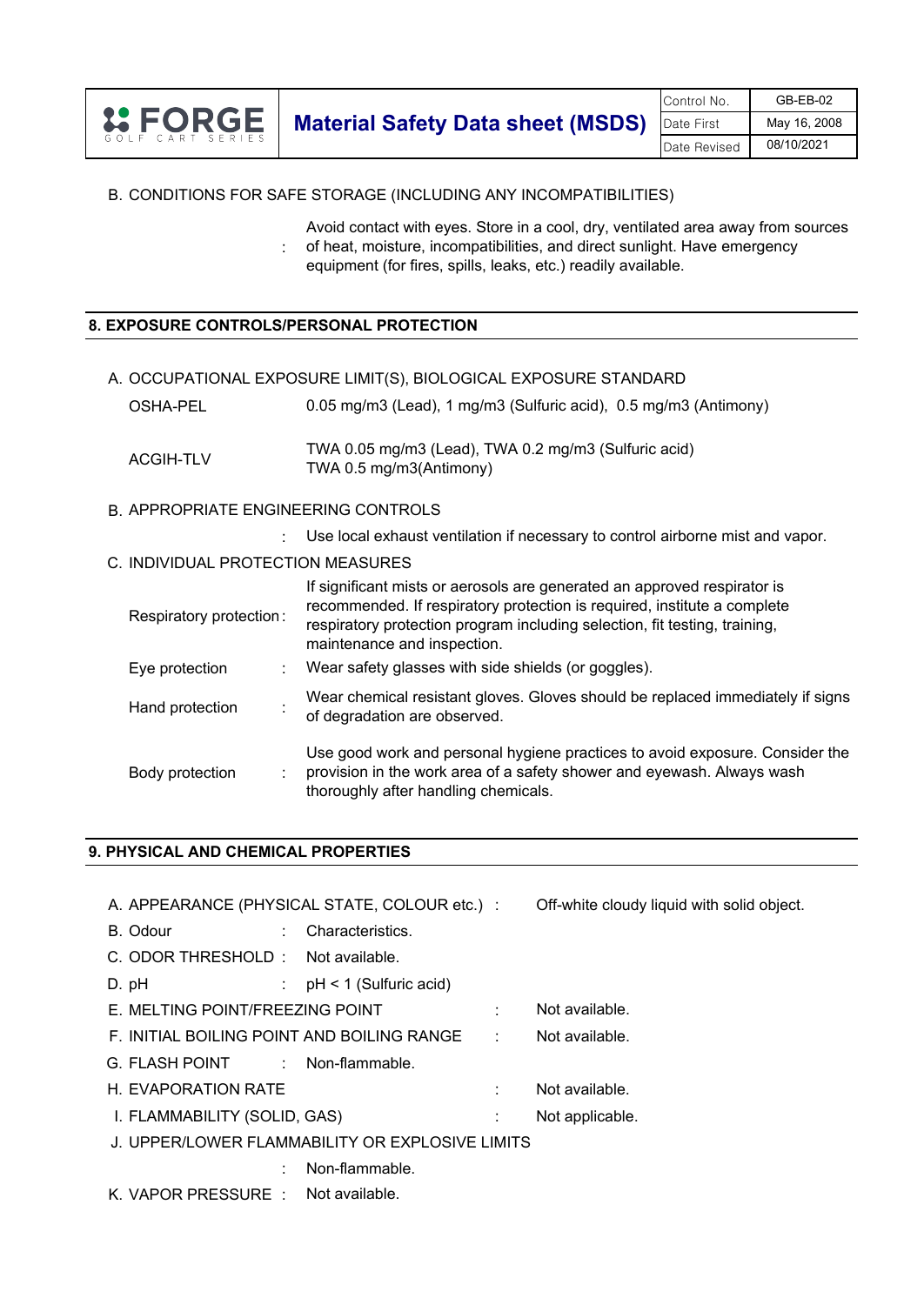|                                                                                                                                |                                          |                  | Control No.  | GB-EB-02     |
|--------------------------------------------------------------------------------------------------------------------------------|------------------------------------------|------------------|--------------|--------------|
|                                                                                                                                | <b>Material Safety Data sheet (MSDS)</b> |                  | Date First   | May 16, 2008 |
|                                                                                                                                |                                          |                  | Date Revised | 08/10/2021   |
|                                                                                                                                |                                          |                  |              |              |
| L. SOLUBILITY<br>Soluble in water.<br>$\mathcal{L}^{\mathcal{L}}$ .                                                            |                                          |                  |              |              |
| Not available.<br>M. VAPOR DENSITY<br>$\mathcal{L}^{\mathcal{L}}$ .                                                            |                                          |                  |              |              |
| N. SPECIFIC GRAVITY : Not available.                                                                                           |                                          |                  |              |              |
| O. PARTITION COEFFICIENT OF n-OCTANOL/WATEF:                                                                                   |                                          | Not available.   |              |              |
| P. AUTO-IGNITION TEMPERATURE                                                                                                   |                                          | Not applicable.  |              |              |
| Q. DECOMPOSITION TEMPERATURE                                                                                                   |                                          | Not available.   |              |              |
| Not available.<br>R. VISCOSITY :                                                                                               |                                          |                  |              |              |
| S. MOLECULAR WEIGHT                                                                                                            | ÷                                        | Mixture.         |              |              |
| Note: These physical properties are typical values for this product.                                                           |                                          |                  |              |              |
| A. APPEARANCE (PHYSICAL STATE, COLOUR etc.) : Bluish white, silvery gray.                                                      |                                          |                  |              |              |
| B. Odour<br>÷<br>None.                                                                                                         |                                          |                  |              |              |
| C. ODOR THRESHOLD:<br>Not available.                                                                                           |                                          |                  |              |              |
| D. pH<br>Not applicable.<br>$\mathcal{L}_{\rm{max}}$                                                                           |                                          |                  |              |              |
| E. MELTING POINT/FREEZING POINT                                                                                                |                                          | $327.5^{\circ}$  |              |              |
| F. INITIAL BOILING POINT AND BOILING RANGE                                                                                     |                                          | 1740℃ (1013 hPa) |              |              |
| <b>G. FLASH POINT</b><br>$\mathcal{L}^{\text{max}}_{\text{max}}$ and $\mathcal{L}^{\text{max}}_{\text{max}}$<br>Non-flammable. |                                          |                  |              |              |
| H. EVAPORATION RATE                                                                                                            |                                          | Not applicable.  |              |              |
| I. FLAMMABILITY (SOLID, GAS)                                                                                                   |                                          | Not applicable.  |              |              |
| J. UPPER/LOWER FLAMMABILITY OR EXPLOSIVE LIMITS                                                                                |                                          |                  |              |              |
| Non-flammable.                                                                                                                 |                                          |                  |              |              |
| 1.33 hPa $(973^{\circ}$ C)<br>K. VAPOR PRESSURE :                                                                              |                                          |                  |              |              |
| L. SOLUBILITY<br>Insoluble in water.                                                                                           |                                          |                  |              |              |
| Not applicable.<br>M. VAPOR DENSITY                                                                                            |                                          |                  |              |              |
| N. SPECIFIC GRAVITY :<br>11.34 g/cm3                                                                                           |                                          |                  |              |              |
| O. PARTITION COEFFICIENT OF n-OCTANOL/WATEF:                                                                                   |                                          | Not applicable.  |              |              |
| P. AUTO-IGNITION TEMPERATURE                                                                                                   |                                          | Not applicable.  |              |              |
| Q. DECOMPOSITION TEMPERATURE                                                                                                   |                                          | Not applicable.  |              |              |
| Not applicable.<br>R. VISCOSITY<br>÷                                                                                           |                                          |                  |              |              |
| S. MOLECULAR WEIGHT                                                                                                            |                                          | 207.2            |              |              |

Note: These physical properties are typical values for Lead(Pb).

## **10. STABILITY AND REACTIVITY**

- A. CHEMICAL STABILIT: Stable at normal temperatures and storage conditions.
- B. POSSIBILITY OF HAZARDOUS REACTIONS
	- : Hazardous polymerization will not occur.
- C. CONDITIONS TO AVOID (STATIC DISCHARGE, SHOCK, VIBRATION etc.):
	- : Overcharging. Sources of ignition. Mechanical impact. Contact with incompatible chemicals.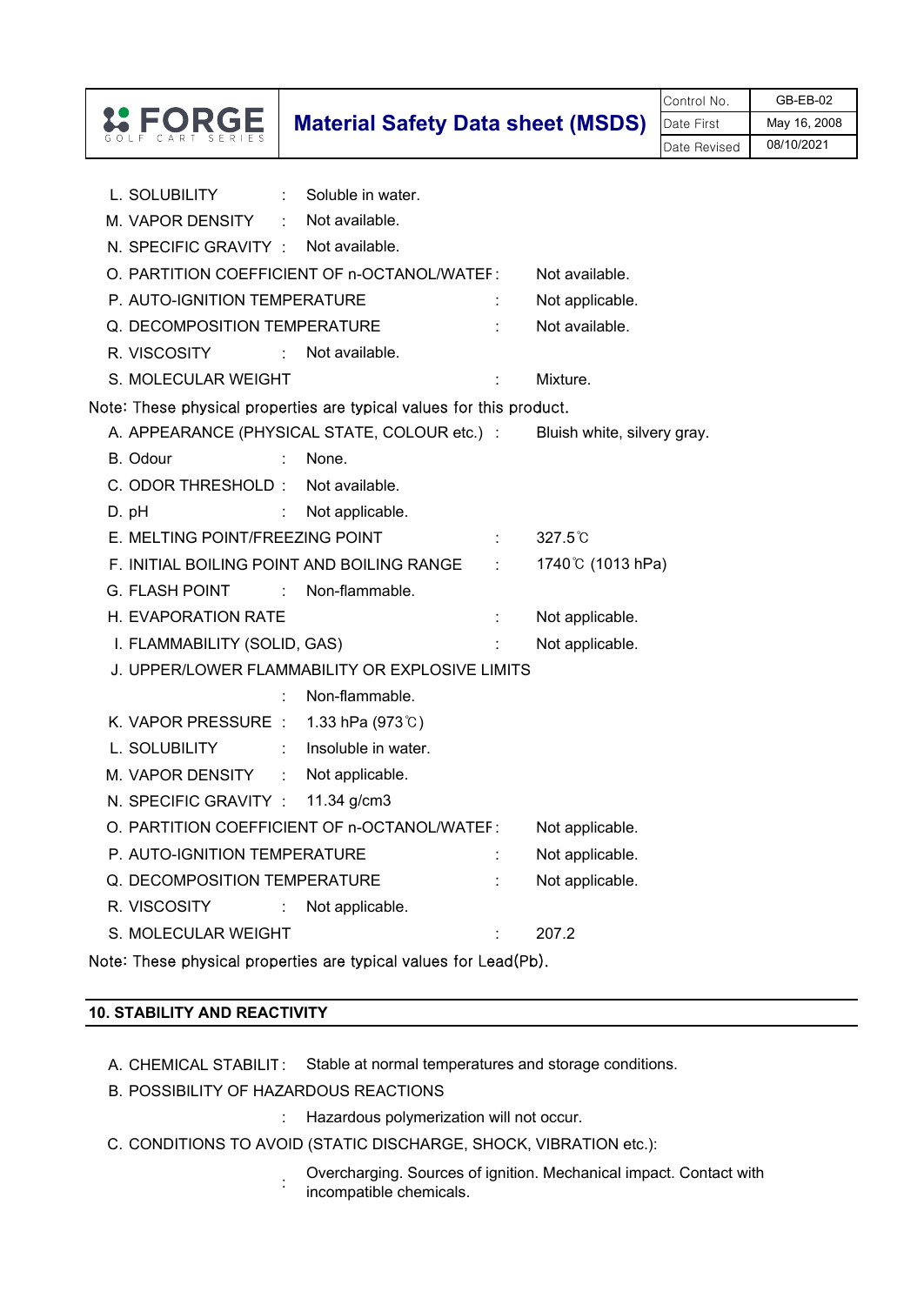|                |                                                     | Control No.  | $GB-EB-02$   |
|----------------|-----------------------------------------------------|--------------|--------------|
| <b>L'EORGE</b> | <b>Material Safety Data sheet (MSDS)</b> Date First |              | May 16, 2008 |
| CART SERIES    |                                                     | Date Revised | 08/10/2021   |

# D. SUBSTANCES TO AVOID

: If a battery ruptures, avoid contact with organic materials and alkaline materials.

# E. HAZARDOUS DECOMPOSITION PRODUCTS

: Lead, Lead compounds and sulfuric acid fumes may be released during a fire involving the product.

# **11. TOXICOLOGICAL INFORMATION**

| A. Information on the likely routes of exposure                                             |    |                                                                            |   |                                                                                                                                                                                                                   |  |
|---------------------------------------------------------------------------------------------|----|----------------------------------------------------------------------------|---|-------------------------------------------------------------------------------------------------------------------------------------------------------------------------------------------------------------------|--|
| Inhalation                                                                                  |    | Corrosive. severe irritation and burns.                                    |   |                                                                                                                                                                                                                   |  |
| Ingestion                                                                                   |    | Serious burns.                                                             |   |                                                                                                                                                                                                                   |  |
| Eye/Skin                                                                                    |    |                                                                            |   |                                                                                                                                                                                                                   |  |
| Eye                                                                                         |    | severe burns.                                                              |   | Tearing, redness, swelling, corneal damage, irreversible eye damage and                                                                                                                                           |  |
| Skin                                                                                        | ÷  | Redness, swelling, burns and severe skin damage.                           |   |                                                                                                                                                                                                                   |  |
| B. Delayed and immediate effects and also chronic effects from short and long term exposure |    |                                                                            |   |                                                                                                                                                                                                                   |  |
| Acute toxicity (possible route of exposure)                                                 |    |                                                                            |   |                                                                                                                                                                                                                   |  |
| Oral (LD50) :                                                                               |    | Rat                                                                        |   | 2140 mg/kg (Sulfuric acid),<br>7000 mg/kg (Antimony)                                                                                                                                                              |  |
| Skin (LD50):                                                                                |    | Not available.                                                             |   |                                                                                                                                                                                                                   |  |
| Inhalation (LC50):                                                                          |    | Rat                                                                        |   | $0.347$ mg/L(4hr) (dust//mist)                                                                                                                                                                                    |  |
| Skin corrosion/irritation                                                                   |    |                                                                            | ÷ | cat 1                                                                                                                                                                                                             |  |
| Serious eye damage/irritation                                                               |    |                                                                            | t | cat 1                                                                                                                                                                                                             |  |
| Respiratory sensitization                                                                   |    |                                                                            |   | Not available.                                                                                                                                                                                                    |  |
| Skin sensitization                                                                          | ÷  | Not available.                                                             |   |                                                                                                                                                                                                                   |  |
| Carcinogenicity                                                                             | ÷. | cat 1B                                                                     |   |                                                                                                                                                                                                                   |  |
|                                                                                             |    |                                                                            |   | ACGIH Group A2, IARC Group 1 (Mist containing sulfuric acid)<br>* Note: Sulfuric acid mist is not expected under normal use of the product.<br>ACGIH Group A3, IARC Group 2B (Lead), IARC Group 3 (Polypropylene) |  |
| Germ cell mutagenicity                                                                      |    |                                                                            |   | cat 2                                                                                                                                                                                                             |  |
| Reproductive toxicity:                                                                      |    | Not available.                                                             |   |                                                                                                                                                                                                                   |  |
| STOST-single exposure                                                                       |    |                                                                            | ÷ | cat 1                                                                                                                                                                                                             |  |
|                                                                                             |    | Respiratory.                                                               |   |                                                                                                                                                                                                                   |  |
| STOST-repeated exposure                                                                     |    |                                                                            |   | cat 1                                                                                                                                                                                                             |  |
|                                                                                             |    |                                                                            |   | Hematopoietic system, kidney, central nervous system, peripheral nervous<br>system, cardiovascular system, immune system, respiratory.                                                                            |  |
| Aspiration hazard                                                                           | t  | Not available.                                                             |   |                                                                                                                                                                                                                   |  |
|                                                                                             |    | C. Numeric measure of toxicity (such as acute toxicity estimates) - ATEmix |   |                                                                                                                                                                                                                   |  |
| Oral (LD50):                                                                                |    | Rat                                                                        |   | $> 5,000$ mg/kg                                                                                                                                                                                                   |  |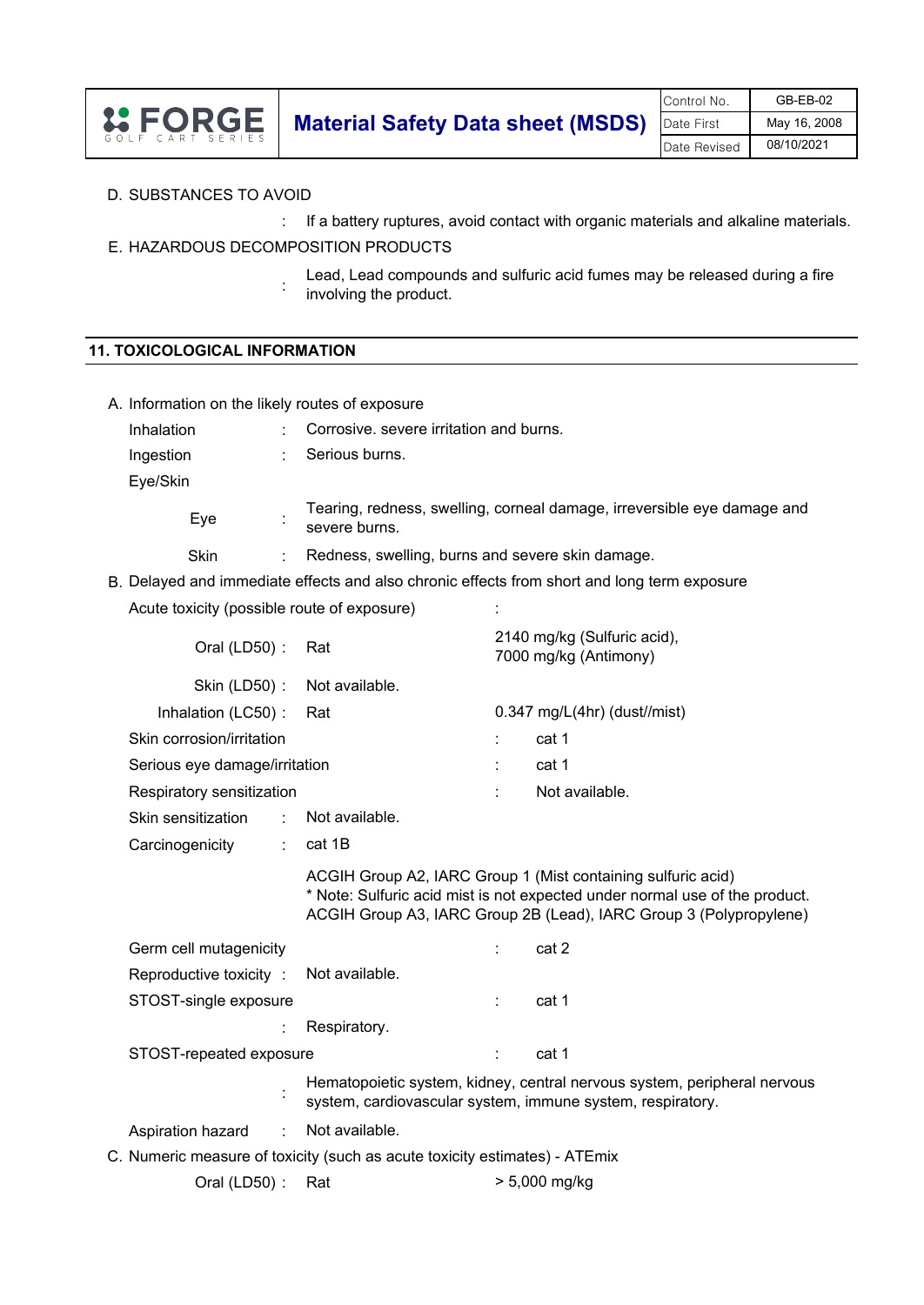|                  |                                          | Control No.  | $GB-EB-02$   |
|------------------|------------------------------------------|--------------|--------------|
| <b>L'EORGE</b>   | <b>Material Safety Data sheet (MSDS)</b> | Date First   | May 16, 2008 |
| GOIF CART SERIES |                                          | Date Revised | 08/10/2021   |

Skin (LD50) : Not available.

Inhalation (LC50) : Rat

2.51 mg/L(4hr) (dust//mist)

# **12. ECOLOGICAL INFORMATION**

- A. Aquatic/terrestrial ecology toxicity Fish (LC50) : Not available.
	- Daphnia (EC50) : Not available.
	- Algae (EC50) : Not available.
- B. Persistence and degradability
	- Persistence : Not available.
	- Degradability : Not available.
- C. Bioaccumulative potential
- : D. Mobility in soil : Not available. Not available.

:

:

E. Other hazardous effects : Not available.

# **13. DISPOSAL CONSIDERATIONS**

# A. DISPOSAL METHODS

Dispose of in accordance with local, state, and federal regulations. Hazardous wastes must be transported by a licensed hazardous waste transporter and disposed of or treated in a properly licensed hazardous waste treatment, storage, disposal or recycling facility. Consult local, state, and federal

regulations for specific requirements.

# B. PRECAUTIONS (INCLUDING DISPOSAL OF CONTAMINATED CONTAINER OR PACKAGE)

Since emptied containers retain product residue, follow label warnings even after container is emptied.

# **14. TRANSPORT INFORMATION**

The information in this section is for reference only and should not take the place of a shipping paper (BL). Please note that the proper Shipping Name / Hazard Class may vary by packaging, properties, and mode of transportation.

A. UN NUMBER : UN 2794

B. UN PROPER SHIPPING NAME

#### BATTERIES, WET, FILLED WITH ACID

- C. TRANSPORT HAZARD CLASS(ES)  $\qquad \qquad : \qquad 8$
- D. PACKING GROUP (IF APPLICABLE) : III
- E. MARINE POLLUTANT SUBSTANCES (APPLICABLE/NOT APPLICABLE)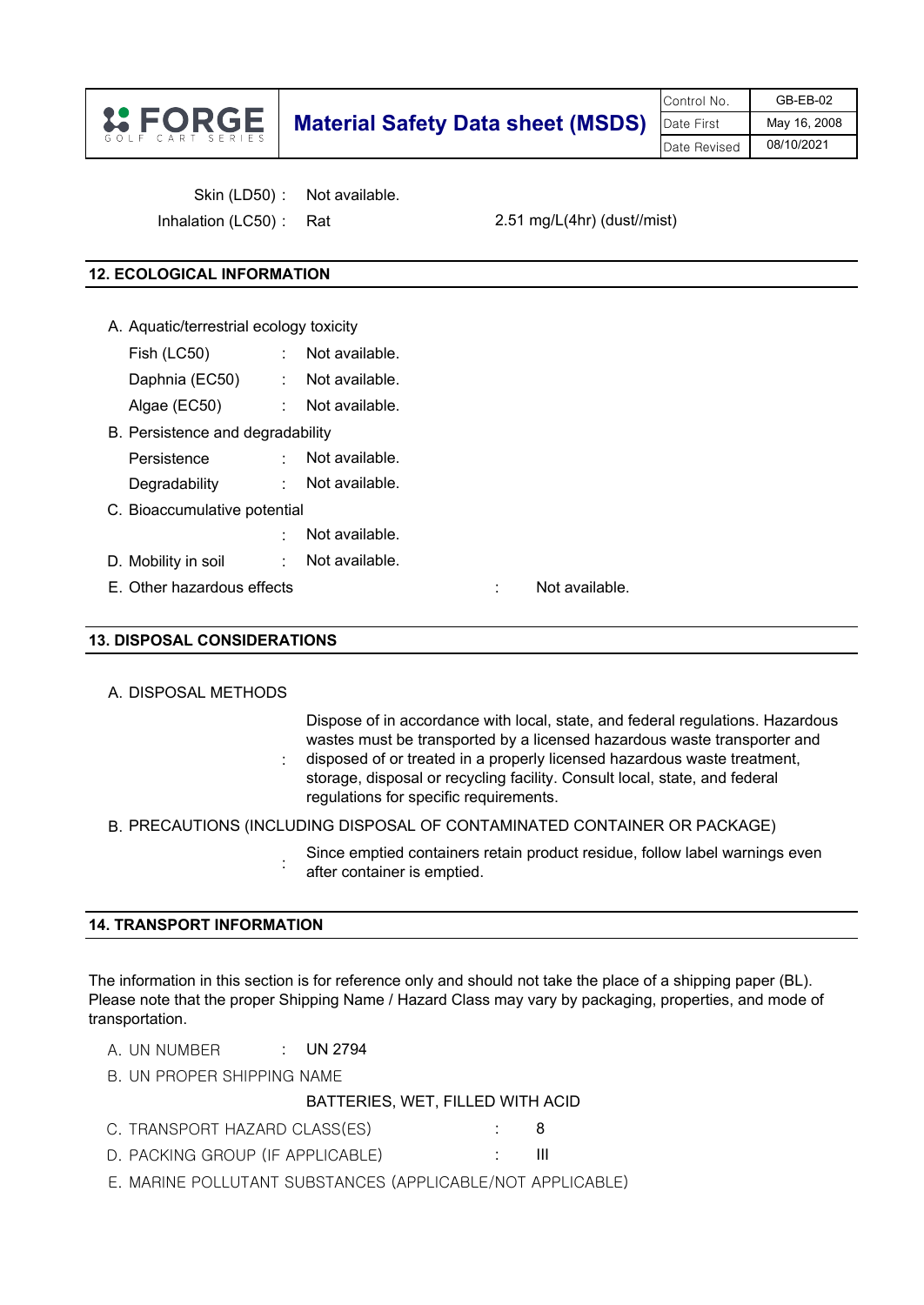|                  |                                          | Control No.  | $GB-EB-02$   |
|------------------|------------------------------------------|--------------|--------------|
| <b>IS FORGE</b>  | <b>Material Safety Data sheet (MSDS)</b> | Date First   | May 16, 2008 |
| GOIF CART SERIES |                                          | Date Revised | 08/10/2021   |

: Not Applicable.

F. SPECIAL PRECAUTIONS FOR USER : Not available.

# **15. REGULATORY INFORMATION**

| <b>DU INVENTORIES</b>                                                                                                                                                                                                                                                                                                                                                             |                                                                                                                   |
|-----------------------------------------------------------------------------------------------------------------------------------------------------------------------------------------------------------------------------------------------------------------------------------------------------------------------------------------------------------------------------------|-------------------------------------------------------------------------------------------------------------------|
| EINECS/EU:                                                                                                                                                                                                                                                                                                                                                                        | Listed (EINECS No. 231-100-4(Lead), 231-639-5(Sulfuric acid))                                                     |
| TSCA/US:                                                                                                                                                                                                                                                                                                                                                                          | Listed.                                                                                                           |
| ENCS/JAPAN:                                                                                                                                                                                                                                                                                                                                                                       | Listed (ENCS No. 1-527(Lead), 1-430(Sulfuric acid))                                                               |
| AICS/AUSTRALIA :                                                                                                                                                                                                                                                                                                                                                                  | Listed.                                                                                                           |
| DSL/CANADA:                                                                                                                                                                                                                                                                                                                                                                       | Listed.                                                                                                           |
| IECSC/CHINA:                                                                                                                                                                                                                                                                                                                                                                      | Listed.                                                                                                           |
| PICCS/PHILIPPINES:                                                                                                                                                                                                                                                                                                                                                                | Listed.                                                                                                           |
|                                                                                                                                                                                                                                                                                                                                                                                   | KECI/S.KOREA: Listed (KE-21887(Lead), KE-32570(Sulfuric acid))                                                    |
| nd International Environmental Agreement                                                                                                                                                                                                                                                                                                                                          |                                                                                                                   |
| <b>PIC</b>                                                                                                                                                                                                                                                                                                                                                                        | : Not listed.                                                                                                     |
| POPs                                                                                                                                                                                                                                                                                                                                                                              | : Not listed.                                                                                                     |
| Ozone depletion                                                                                                                                                                                                                                                                                                                                                                   | : Not listed.                                                                                                     |
| EU. Directive 67/548/EEC on the classification, packaging, and labelling of dangerous substances, Annex I                                                                                                                                                                                                                                                                         |                                                                                                                   |
| Classification: C; R35                                                                                                                                                                                                                                                                                                                                                            |                                                                                                                   |
| Risk Phrases: R35                                                                                                                                                                                                                                                                                                                                                                 |                                                                                                                   |
|                                                                                                                                                                                                                                                                                                                                                                                   | Safety Phrases: S1/2, S26, S30, S45                                                                               |
| n U.S. Federal, Heanth and Environment) and U.S. Federal, Right-To-Know                                                                                                                                                                                                                                                                                                           |                                                                                                                   |
| CERCLA Section 103 (40 CFR 302.4)                                                                                                                                                                                                                                                                                                                                                 |                                                                                                                   |
|                                                                                                                                                                                                                                                                                                                                                                                   | 10lb (4.535 kg) (Lead), 1000 lb (453.599 kg) (Sulfuric acid)                                                      |
| EPCRA (SARA Title III) Section 302 (EHS -TPQ)                                                                                                                                                                                                                                                                                                                                     |                                                                                                                   |
| ÷                                                                                                                                                                                                                                                                                                                                                                                 | 1000 lb (453.599 kg) (Sulfuric acid)                                                                              |
|                                                                                                                                                                                                                                                                                                                                                                                   | EPCRA (SARA Title III) Section 304 (EHS - Reporting Quantities)                                                   |
| ÷                                                                                                                                                                                                                                                                                                                                                                                 | 1000 lb (453.599 kg) (Sulfuric acid)                                                                              |
|                                                                                                                                                                                                                                                                                                                                                                                   | EPCRA (SARA Title III) Section 313 - Toxic chemical release reporting                                             |
|                                                                                                                                                                                                                                                                                                                                                                                   | Sulfuric acid (acid aerosols including mists, vapors, gas, fog, and other<br>airborne forms of any particle size) |
|                                                                                                                                                                                                                                                                                                                                                                                   | OSHA Specifically Regulated Substances (29 CFR 1910.1001-.1052)                                                   |
|                                                                                                                                                                                                                                                                                                                                                                                   | Not applicable.                                                                                                   |
| <b>ID CANADA REGULATORY INFORMATION</b>                                                                                                                                                                                                                                                                                                                                           |                                                                                                                   |
|                                                                                                                                                                                                                                                                                                                                                                                   | WHMIS Ingredient Disclosure List: Regulated.                                                                      |
| NOTE: The regulatory information given above only indicates the principal regulations specifically applicable to the<br>product described in the Safety Data Sheet. The user's attention is drawn to the possible existence of additional<br>provisions which complete these regulations. Refer to all applicable national, international and local regulations or<br>provisions. |                                                                                                                   |